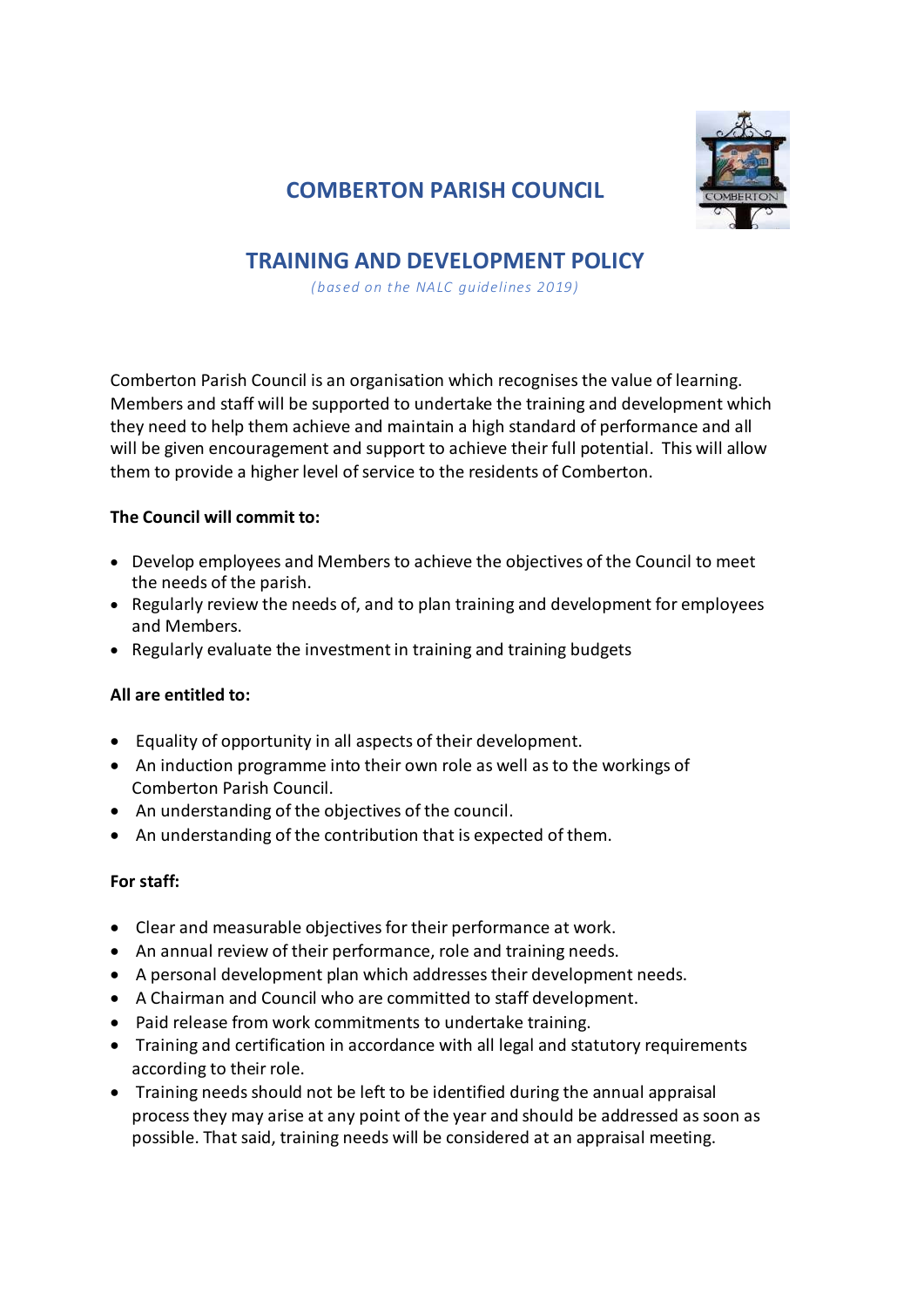### **For Members:**

- New Councillors will be given a new councillors pack when joining the Council.
- New Councillors will be encouraged to undertake training provided by CPALC.
- If the whole Council requires training on a particular subject the clerk will source the appropriate provision.
- If a Councillor feels they have a training need, they should discuss this with the Clerk. They will be able to assess the request and ascertain whether this is something that all Councillors may be interested in/benefit from undertaking.
- The Council will undertake a training needs analysis with Councillors soon after each Annual Meeting of the Council in May. This will encourage councillors to look at any personal development areas or knowledge gaps as a councillor that they wish to address and importantly, consider any training needs they feel they may have.

### **For Volunteers:**

 Volunteers must be adequately trained to be able to carry out the role or activity they are undertaking. The exact nature of the training will depend on the role or activity and the findings from the required risk assessment. The training must be sufficient to ensure the Health & Safety of the volunteers and any people who might be affected by the work, as far as is reasonably practicable.

#### **Resources:**

Each year, as part of the annual budget setting process, the Council will include a training budget for employees and Councilors. When calculating this, any training needs identified in the annual appraisal process and Parish Councilors training needs analysis will be taken into consideration.

## **Main Providers:**

- Cambridgeshire & Peterborough Association of Local Councils.
- Society of Local Council Clerks.
- National Association of Local Councils.

#### **Categorising training and personal development**

To ensure that the council can consistently evaluate requests, training and development opportunities have been organised into three categories according to the degree of importance each intervention has for different roles:

#### **1. Mandatory**

Mandatory training is legally required for the post-holder, or a qualification deemed to be so fundamental to the role, that the council makes it a mandatory requirement. Any mandatory training or qualifications are to be stated on the job description. For mandatory qualifications, it is unlikely that an applicant would be recruited without